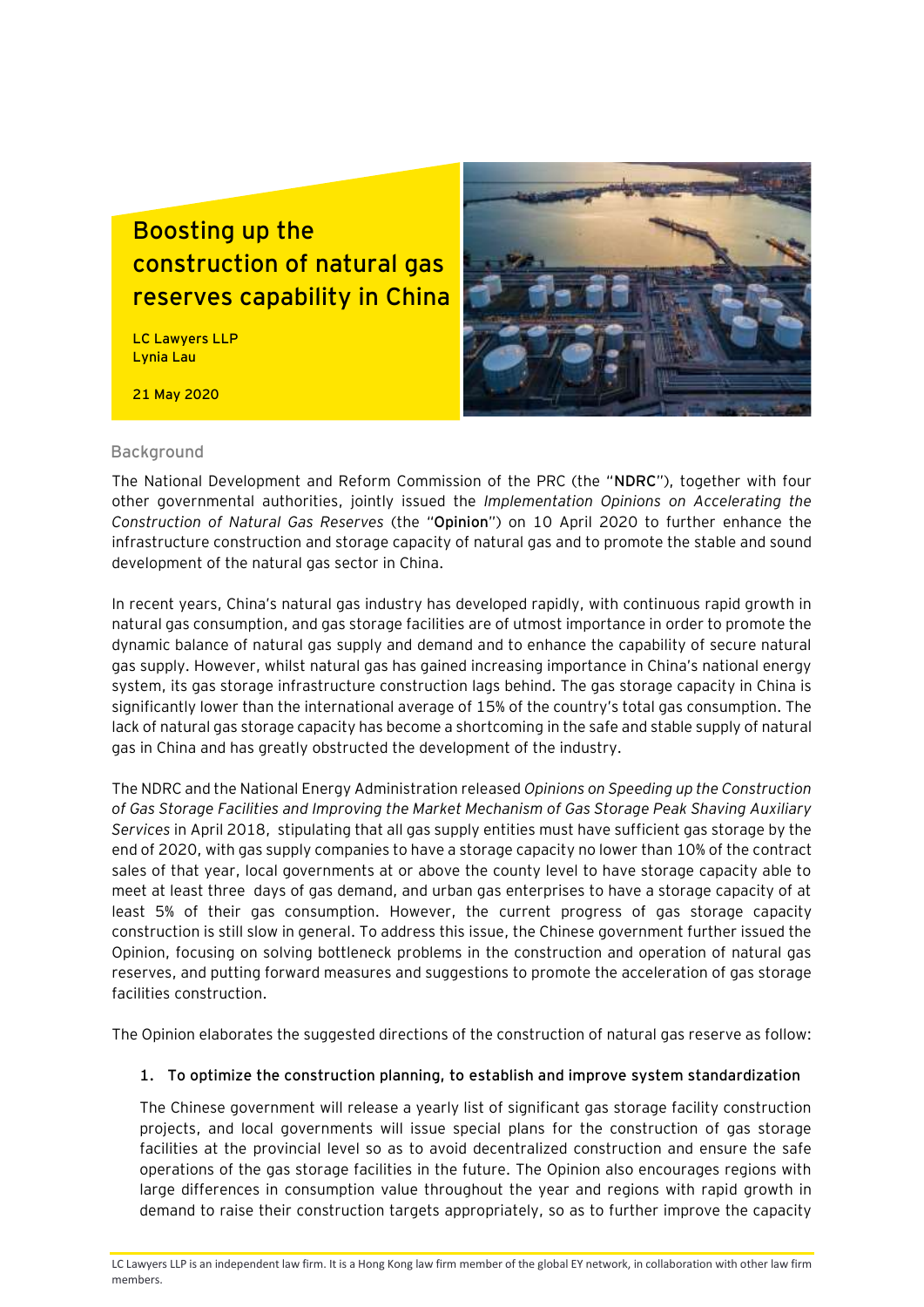of secured gas supply in these regions. The Opinion further suggests to accelerate the formulation and improvement of uniform industry standards for design, construction, acceptance, operation, and decommission, and to develop a standard system for gas storage facilities as soon as possible. Moreover, China aims to improve its information disclosure mechanism, in order to facilitate investors' access to relevant information required when making investment decisions of the construction of gas storage facilities.

## **2. To establish operation model and to improve the channels for return on investment**

Internationally, underground gas storage facilities usually operate independently in a marketoriented manner and generate revenue by leasing storage capacity and buying and selling natural gas stored. This will allow for investment value in gas storage facilities and thereby attracting more market players to invest in the construction of gas storage facilities. The Opinion proposes to promote the independent operation model of gas storage facilities. This means that the underground gas storage facilities would be independently accounted for, and operated with professional management and in accordance with market operation. Enterprises can fully utilize the changes in the market situation through market-based methods such as leasing storage capacity and utilizing seasonal price differences to recover investment and to obtain profits. For urban gas enterprises built for self-use purposes, the investment and operating costs could be included in the total consideration of gas distribution, and reasonable profits can be obtained. The increased costs of procuring natural gas for the gas storage facilities and the costs of increased storage capacity can be reasonably recovered through sales prices.

#### **3. To deepen the reform of institutional mechanisms and to optimize the market operating environment**

The Opinion highlights the need to accelerate the interconnection and the fair access of gas storage infrastructures. Gas storage facilities shall be connected to the main pipeline network, and pipeline transportation companies shall give priority to connect and to protect gas transportation. In this way, the problem that natural gas "cannot come in, cannot go out" of the gas storage facilities can be resolved, and the potential issue of low use efficiency after completion can be avoided. Gas storage facilities will be able to fully realize its due value. Concurrently, the Central Chinese government will promote the development of a trading system for gas storage products and guide relevant trading centers to speed up its research and development of trading products such as gas storage capacity, and ultimately aiming to implement the public trading of gas storage services and to utilize the true market price.

### **4. To increase policy support**

The Opinion put forward a number of supporting policies from the aspects of land, taxation, finance, investment, etc. to encourage investors to invest in gas storage facilities and quicken the filling up of the gap of gas storage capacity deficiency. The Chinese government requires localities to guarantee the supply of land for gas storage facilities and to increase the overall land supply for construction; support local governments to provide special bond funds for eligible gas storage facilities, and to encourage financial institutions to provide multiple services to support gas storage companies to issue bond financing etc.; for the construction of gas storage facilities in important regions to guarantee gas supply for three days in the administrative area, investment subsidies will be granted from the central budget. Further, capable local governments are encouraged to introduce investment support policies.

### **5. To implement major responsibilities and to promote the completion of targets**

The Opinion proposes to strengthen the follow-up inspection of gas storage facility construction, and to require regular report on the progress of construction. Punishment and penalties in accordance with the law will be imposed on companies that failed to carry out their work, failed to fulfill their peak-shaving responsibilities, and caused large-scale suspension of gas supply for the citizens. When granting or changing gas operating licenses, local governments should include

LC Lawyers LLP is an independent law firm. It is a Hong Kong law firm member of the global EY network, in collaboration with other law firm members.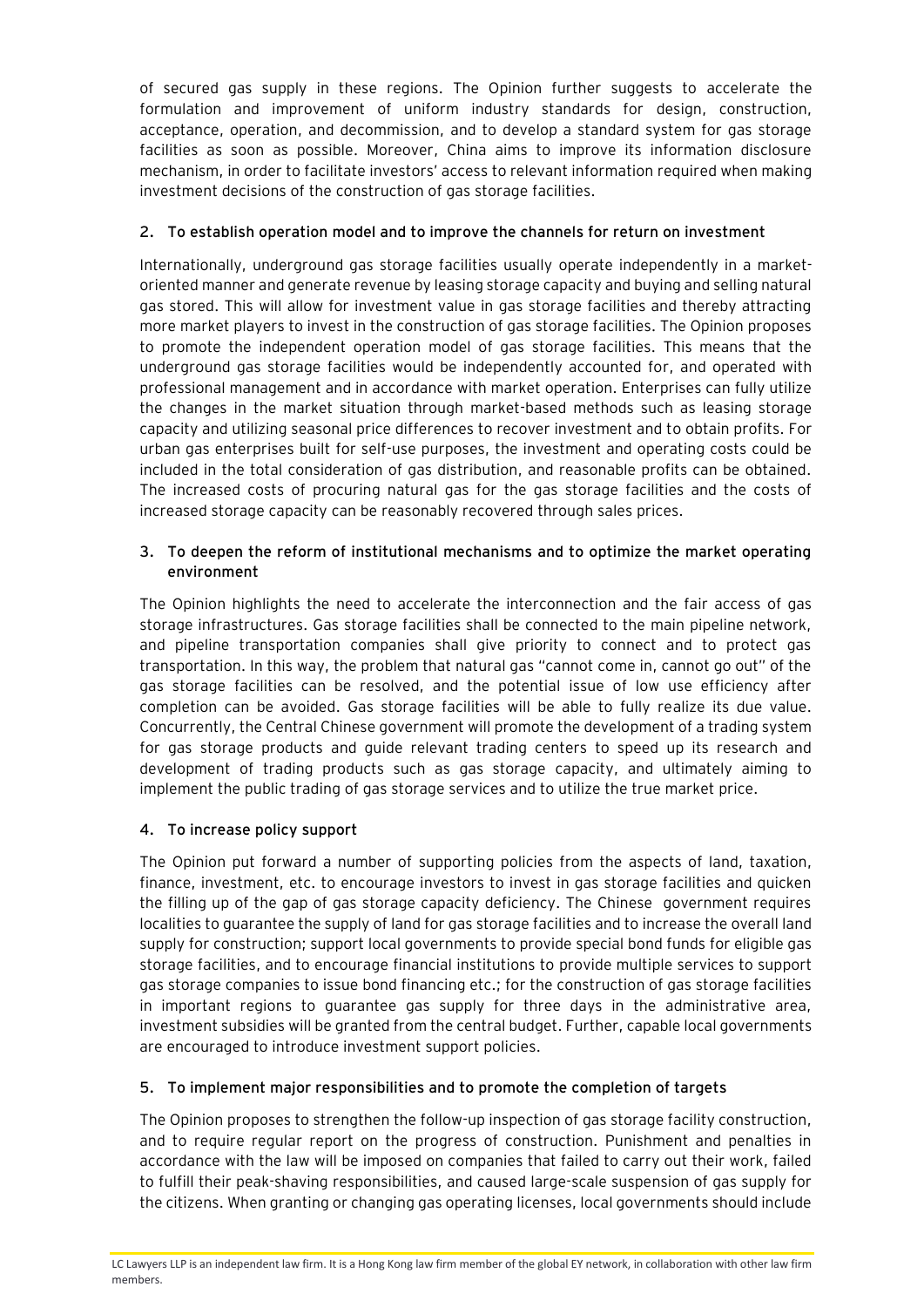the performance of gas storage responsibilities and obligations in the special licensing agreement. For gas companies that do not meet the gas storage capacity and project plan is not implemented, the gas operating licenses shall be withdrawn or not granted according to law. It is expected that the NDRC will complete the formulation of an assessment system for gas storage capacity construction targets by the first half of 2020.

Based on our previous professional legal practice experiences in energy sector, the release of the Opinion could provide more opportunities for energy entities, including overseas resources. Given the current situation of energy market, that the price of oil and natural gas continues to remain lower than expectations, and the requirement of gas storage is pushing forward, a presumably certain amount of gas breach could be compensated by upstream natural gas resources. Whilst it could take some time for gas storage construction, relying on the commercial reserves of the receiving terminal could make up for the construction period, and it is also important to coordinate the interconnection of different receiving terminals and make full use of the storage capacity.

#### **Reconstruction of the national natural gas pipeline network**

The global natural gas reserves are abundant, and the consumption demand is increasing day by day. According to the news released by CNPC News Center, it is anticipated that by 2050, the global demand for natural gas will rise to 5.5 trillion cubic meters with an increase of about 64%.<sup>1</sup> At the same time, China is rapidly developing the natural gas market, with prospects for exploration and development, sustained growth in production and rapid increase in consumption.

According to *Several Opinions of the State Council on Promoting the Coordinated and Stable Development of Natural Gas* issued by State Council on 5 September 2018, the domestic output of natural gas could achieve 200 billion cubic meters or above by the end of 2020, which basically meets the development demand of the current domestic natural gas market. However, as the demand is rising continuously, and the import volume is increasing rapidly, the dependence of importing natural gas keeps climbing. The 13th Five-year Plan of China has aimed to form a gas supply capacity of about 400 billion square kilometers per year by 2020 to ensure the market demand, which means that the market demand will double the existing, and the construction of infrastructure such as natural gas pipeline network will follow synchronously. Taking reference from mature natural gas markets, such as the US and the UK, a mature market usually has well-established pipeline network construction, open trade, market allocation of resources and relatively complete functions of regulatory agencies. Comparatively, China's natural gas market is still in the early stage of growth, and is rife with some key issues, such as inadequate marketization, hiatus of upstream and downstream, and highly concentrated management and control.

Since 2017, China has taken several measures to start the reform of oil and gas system, starting with the release of *Opinions of Deepening the Reform of Oil and Gas System* issued by the State Council, explicitly stating the reconstruct of natural gas pipeline operation. Accordingly, the hinge would be setting up an independent national natural gas pipeline network to accelerate the diversity of upstream gas resources and the competitiveness of downstream, and ultimately to reasonably control the natural gas price and demand. On 9 December 2019, National Petroleum and Natural Gas Pipe Network Group Co., Ltd ("**PipeChina**") was officially set up. According to the speech presented by Zhang Yuqing, the deputy director of National Energy Administration, on 31 July 2019 during the Energy and Finance seminar in Shanghai, the establishment of PipeChina could be the new opportunity for the development of China's natural gas market, providing a fairer platform for the industry correspondingly.<sup>2</sup> PipeChina could also give impetus to the friendly competition of upstream and downstream with an increase of variety in resources, and further form the market-oriented pricing rules. Subsequently, Zhejiang province recently announced that it will reconstruct the natural

<sup>1</sup> <http://news.cnpc.com.cn/system/2019/08/02/001739444.shtml>

<sup>1</sup> <http://news.cnpc.com.cn/system/2019/08/02/001739444.shtml>

LC Lawyers LLP is an independent law firm. It is a Hong Kong law firm member of the global EY network, in collaboration with other law firm members.